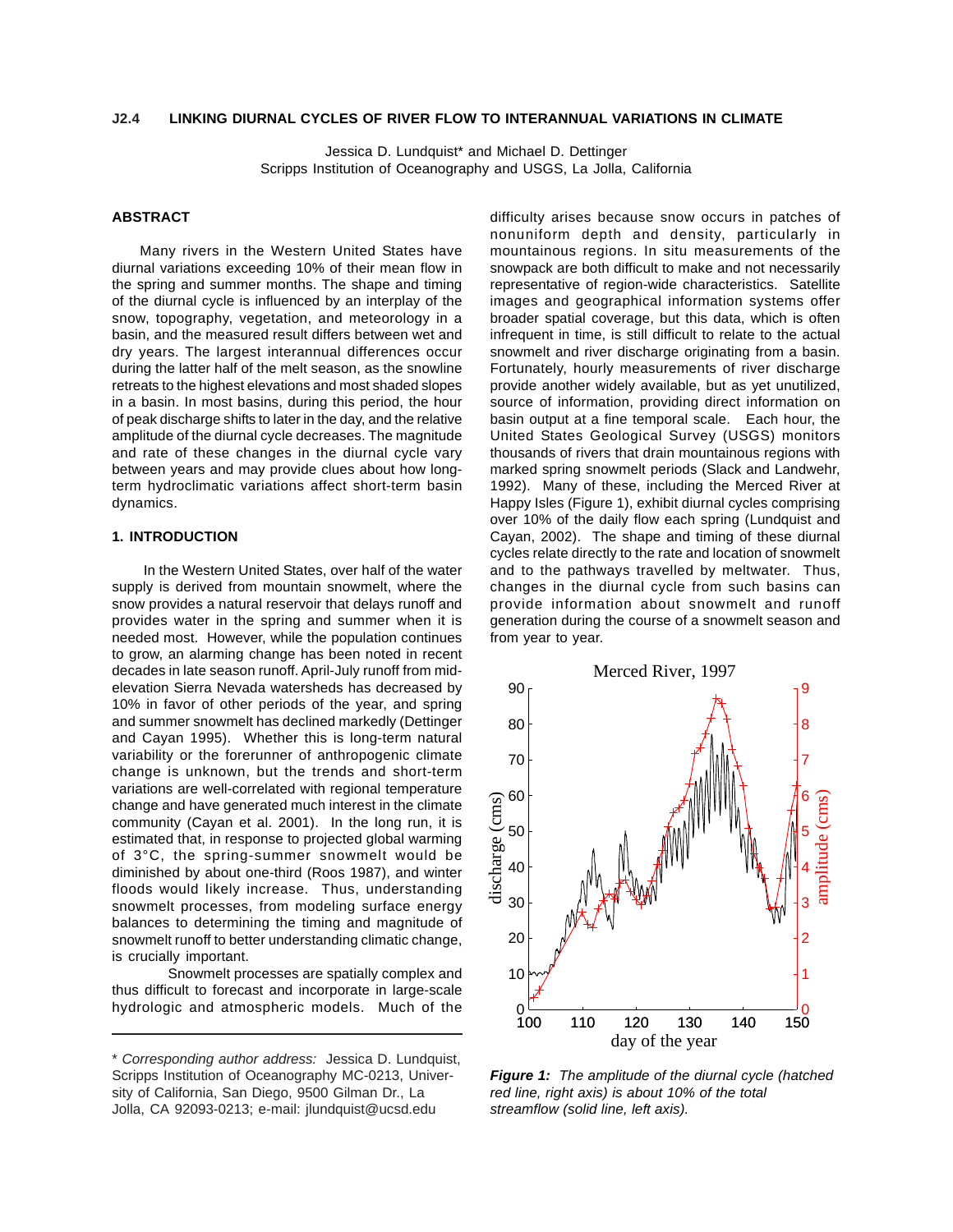## **2. PATTERNS AND VARIATIONS IN DIURNAL CYCLE CHARACTERISTICS**

Diurnal cycle characteristics and patterns during 1996 to 2000 were analyzed at 50 snowmeltdominated river gages. Some characteristics, like diurnal-cycle timing, amplitude, and shape, appear to be dominated by basin characteristics (fixed between years but varying between basins) and others appear dominated by meteorological and snow characteristics (varying more between years than between neighboring basins). Early in the season, when most basins are covered in snow, the size and topography of the basins appear to be more important than the depth of the snowpack. During the height of the melt season, the diurnal characteristics are consistent from year to year in most basins. Later in the season, as the snowpack retreats and the basin dries out, the difference between wet and dry years becomes much more apparent.

### *2.1 Timing of diurnal flow maxima*

Textbooks (Davar 1970; Singh and Singh 2001), numerical models of the percolation of snowmelt water through a snowpack (Colbeck 1972; Dunne et al. 1976), and localized, small-basin observations (Jordan 1983; Bengtsson 1982; Caine 1992) all report that the hour of day of maximum flow becomes earlier as the snowpack thins and matures, reflecting shorter times for meltwater to travel from the snow surface to the base of the snowpack. However, most



*Figure 2 Average shift in hour of maximum flow from beginning to end of July, 1996-2000. Black circles show shifts to later in the day, white to earlier in the day. Crosses show stations with no significant change. Circle sizes show rate of change, ranging from 0.1 to 0.75 hours per day.*



*Figure 3: Merced River discharge measurements (a) contrast a very dry year (1992) with a very wet year (1998). During both years, the hour of peak flow (b) shifts to later in the day as flows decline. This shift is much more rapid for 1992. A line with the 1992 slope is drawn next to the 1998 slope for comparison.*

USGS gages monitor watersheds larger than those that have been examined in these local process studies, and most gages are located downstream, at elevations well below the snowfield. Grover and Harrington (1966) state that the peaks and troughs of the diurnal cycle occur later below a snowfield than at its edge, with a delay that depends on the distance from the snowfield and the stream's flow velocity. Lundquist and Cayan (2002) show that, during the peak melt season, most rivers show only small or inconsistent changes in the hour of peak flow. Rather, the most consistent change of peak timing in snowfed watersheds is the shift of maximum flows to later in the day near the end of the melt season (Figure 2). This shift almost always occurs during the period of declining flows, and reflects increasing travel times as the snowline retreats to the highest, farthest reaches of the basin (Grover and Harrington 1966). This timing shift suggests that, at the medium- to large-basin scales, near the end of the season, snowmelt distribution is more important than snow depth in affecting diurnal timing. The hour of peak flow shifts to later in the day more rapidly in dry years (Figure 3), and the slope of this shift correlates inversely with the duration of the melt season, as measured by the number of days with a discernible diurnal cycle caused by snowmelt.

### *2.2 Diurnal amplitude/relative amplitude*

Daily variations of the amplitude of the diurnal flow cycle are highly correlated with daily temperatures and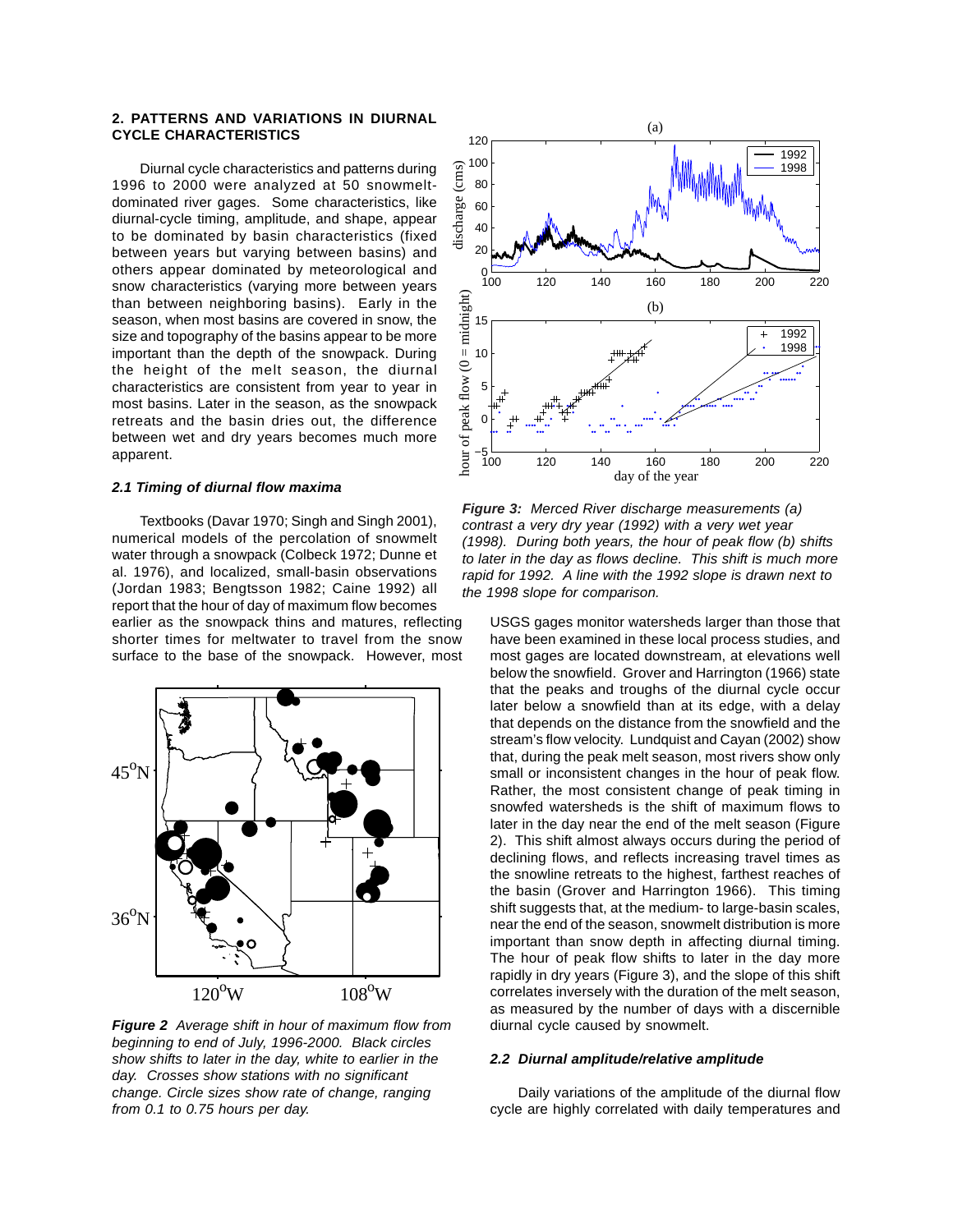with total discharge in most basins (such as the Merced, Figure 1), reflecting both the rates of melt and the area over which melt is occurring. Relative amplitude measured as the diurnal amplitude divided by the average daily discharge — is largest when most meltwater reaches the gage within one day of melting and is smallest when most meltwater arrives as part of the recession curve several days after melting (Collins and Young 1981). In most rivers, the relative amplitude correlates directly with total discharge (such as the Merced River, Figures 4a-d), suggesting that a greater fraction of meltwater travels via fast pathways to the gage during times of higher streamflow. However, if the relative amplitude is written as a linear function of discharge  $(A/Q = kQ)$ , where  $A =$  amplitude of the diurnal cycle,  $Q =$  mean daily discharge, and  $k =$  the best-fit slope), the slope (k) varies by a factor of five between wet and dry years in the Merced River (Figure 4d).

Figures 4a, 4b, and 4c illustrate how the drier year, 1994, has a larger relative amplitude than the wetter year, 1998. The larger relative amplitude reflects a larger portion of discharge travelling along fast pathways during the dry year. This suggests that, in the Merced Basin, subsurface flows are a greater percentage of the total runoff during wet years than dry years.

The Merced River occupies a glaciated basin, dominated by shallow soils and impermeable granite. Out of 34 river basins examined in the Sierra Nevada and Rocky Mountains, 20 exhibit increases in the slopes of relative amplitude vs. discharge relations in drier years. The basins that do not show such increases generally do not have a significant correlation between discharge and the relative amplitude. These basins have different types of rock and soils and probably have larger groundwater flow components.



*Figure 4: Relationship between discharge and relative amplitude for the Merced River at Happy Isles, in California. (a) In a dry year, 1994, the relative amplitude correlates with the discharge. (b) In a wet year, 1998, the relative amplitude also correlates with the discharge, but while the discharge is much larger in 1998 than 1994, the relative amplitude is the same size or smaller. (c) Plotting relative amplitude as a function of discharge for the two years illustrates that, at every daily flow rate, the relative amplitude is greater during the dry year. (d) For all eight years analyzed here, the slope of the relative amplitude vs. discharge relation decreases as the total snow water for the season increases. The total snow water is calculated as the sum of the discharge during the season with a discernible diurnal cycle (dates pictured in 4a and 4b). This sum is normalized by basin area to provide an estimate of the average depth of the year's snowpack.*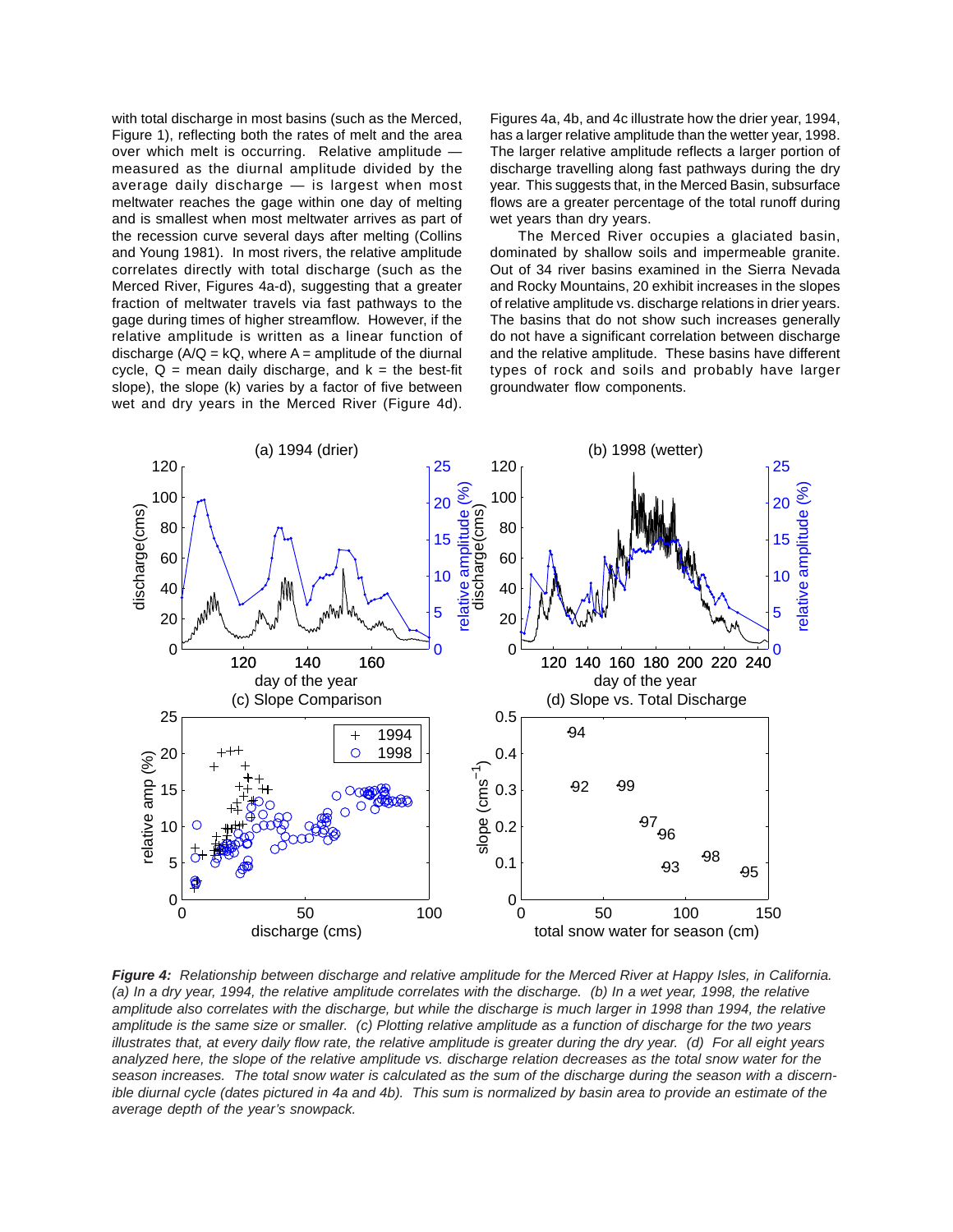# *2.3 Diurnal cycle shape*

 Diurnal cycles in some streams switch from snowmelt-dominated characteristics in the spring to evapotranspiration/infiltration-dominated characteristics in the late summer (Lundquist and Cayan, 2002). This shift is most obvious in the shape of the diurnal cycle, as shown for the Little Bighorn River at Stateline near Wyola, Montana (Figure 5). Lundquist and Cayan (2002) found that where water is added diurnally, as in snowmelt, the diurnal cycle is characterized by a sharp rise and gradual decline (Figure 5b). Where water is removed diurnally, as by evapotranspiration or infiltration, the diurnal cycle is characterized by a gradual rise and sharp decline (Figure 5c). The change between these two shapes signifies a shift from wet (gaining water) to dry (losing water) conditions. The difference between the number of hours the hydrograph falls and the number of hours the hydrograph rises each day provides a simple numerical measure of the diurnal cycle's shape. Positive numbers indicate longer decays than rises and reflect snowmelt-domination. Negative numbers indicate longer rises and reflect evapotranspiration or infiltration. The date this index changes sign varies from year to year (Figure 6a), depending on the year's snowpack volume and thus the year's soil-moisture reserves. Figure 6b shows the date of this shift in the Little Bighorn River as a function of total annual runoff from 1996 to 2000. (1997 is excluded because frequent rainstorms in July obscured the diurnal cycle so that its characteristics could not be determined.) Overall, the Little Bighorn shifts between the two regimes later in the summer during wetter years.

# **3. DISCUSSION, CONCLUSIONS, AND FUTURE WORK**

How will watersheds respond as temperatures warm and snowpacks diminish in size? Which areas of a basin will be driest, and how will ecosystems respond? Will snowmelt become more gradual (all winter long), and thus will streamflow derive more from groundwater and subsurface flows? Alternatively, will soils be depleted of moisture, resulting in smaller recharge rates and smaller subsurface components of flow? Will the snowmelt-dominated period each year become longer (but earlier) or just shorter?

The diurnal cycles of streamflow can help answer these questions. Conceptual modelling is needed to work out the details, but the observations provide clear indications that seasonal evolution of these diurnal cycles is a sensitive indicator of year-to-year differences in western snowmelt conditions. Contrasts between diurnal cycles in wet and dry years show that long-term changes and trends in western snowmelt would likely be evident in a carefully crafted set of indices based on the diurnal cycle characteristics. During drier years, the travel time between the melt source and the stream gage changes rapidly, perhaps indicating a more rapid retreat of the snowline away from the gage than in wet years. The



*Figure 5: (a) The 1996 hydrograph for the Little Bighorn River, illustrating how the diurnal cycle changes as snowmelt forcing gives way to evapotranspiration/ infiltration forcing. Periods illustrated in (b) and (c) were fit to a line, which was then subtracted out to accentuate the diurnal fluctuations.*

relative amplitude of diurnal oscillations is smaller for a given discharge during dry years, suggesting that inflows from slower pathways, such as subsurface reservoirs, are depleted. Drier conditions also lead to earlier shifts from a snowmelt-dominated diurnal cycle (with a rapid rise and slow decay) to an evapotranspiration/infiltrationdominated diurnal cycle (with a slower rise and rapid decay).

Further work is needed to model how wetter and drier basin conditions will yield these diurnal cycle changes. Longer time-series and comparisons between basins with different soils, rocks, and vegetation will also help provide a clearer picture of the range of diurnal cycle responses to interannual variations in climate.